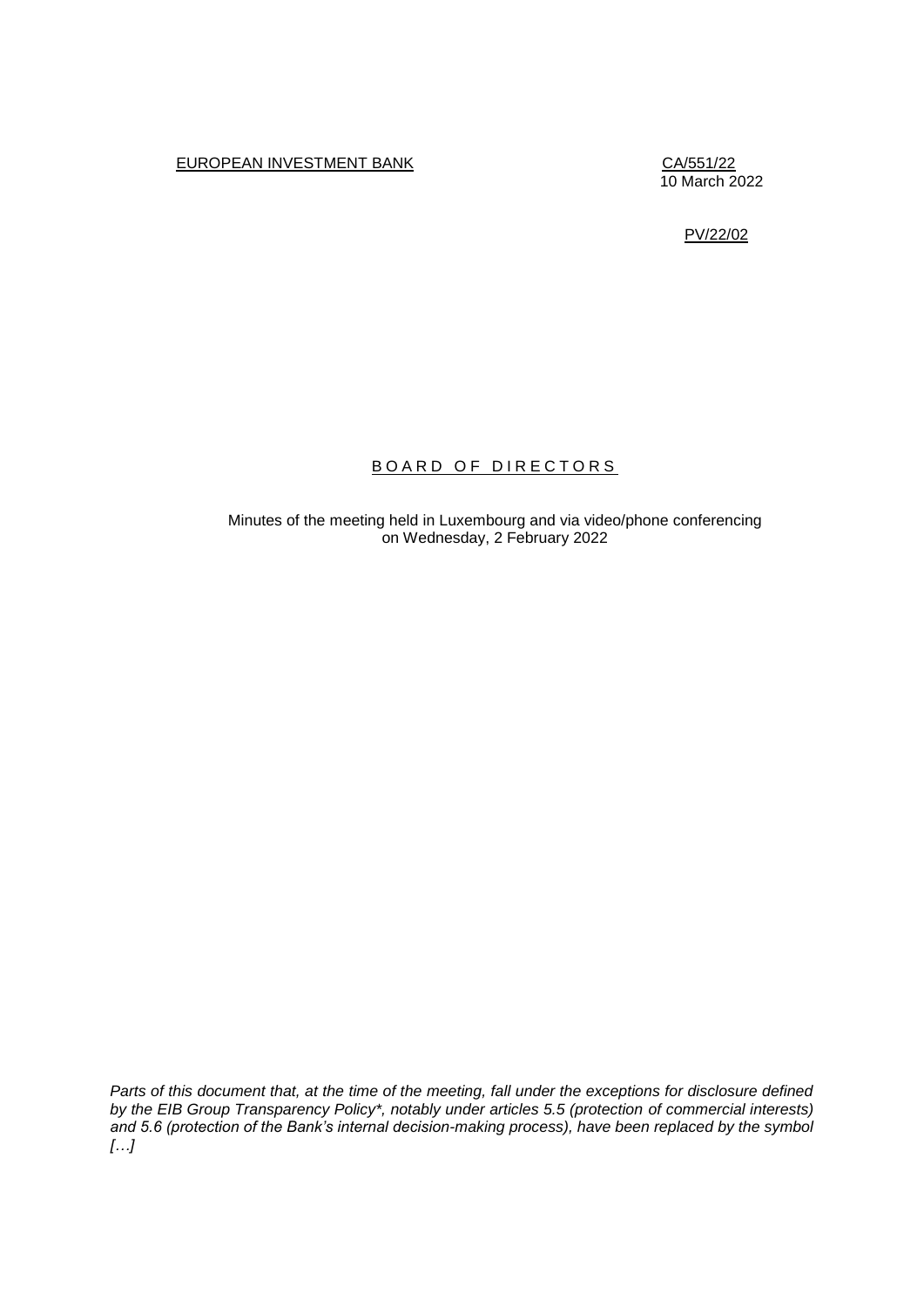# Those attending

| Chairman:                   | Mr                                    | W.                                             | <b>HOYER</b>                                                                                                                               |
|-----------------------------|---------------------------------------|------------------------------------------------|--------------------------------------------------------------------------------------------------------------------------------------------|
| <b>EIB Vice Presidents:</b> | Mr<br>Ms<br>Mr<br>Ms<br><b>Messrs</b> | А.<br>L.<br>Τ.<br>Τ.<br>C.<br>R.<br>Κ.         | <b>FAYOLLE</b><br><b>PAVLOVA</b><br>ÖSTROS<br><b>CZERWIŃSKA</b><br><b>KETTEL THOMSEN</b><br><b>MOURINHO FÉLIX</b><br><b>PEETERS</b>        |
| Directors:                  | Ms<br><b>Messrs</b><br>Mss            | G.<br>K.J.<br>L.<br>S.                         | <b>VIGLIOTTI</b><br><b>ANDREOPOULOS</b><br><b>BARANYAY</b><br><b>BELAJEC</b>                                                               |
|                             | <b>Messrs</b>                         | А.<br>Α.<br>Р.<br>D.<br>Ρ.<br>М.<br>А.         | <b>BLONDY-TOURET</b><br>BJÖRNERMARK<br><b>CARTAXO</b><br><b>CARVILLE</b><br><b>DEBATTISTA</b><br><b>DESCHEEMAECKER</b><br><b>EBERHARDS</b> |
|                             | Ms<br><b>Messrs</b>                   | Ε.<br>Р.<br>Α.<br>А.<br>Κ.<br>А.               | <b>FLORES GUAL</b><br><b>FRÖHLICH</b><br>GYÖRGY<br><b>JACOBY</b><br><b>KAKOURIS</b><br><b>KUNINGAS</b>                                     |
|                             | Ms<br>Mr<br>Ms<br>Mr<br>Mss           | N.<br>Р.<br>М.<br>Е.<br>Κ.<br>Κ.               | <b>MARIN</b><br><b>PAVELEK</b><br><b>PETROVA</b><br>RUIZ DE VILLA SAIZ<br><b>RYSAVY</b><br><b>SARJO</b>                                    |
|                             | <b>Messrs</b>                         | J.<br>D.<br>R.                                 | <b>SONNE</b><br><b>TRAKELIS</b><br><b>UYTERLINDE</b>                                                                                       |
| <b>Expert Members:</b>      | Mr                                    | G.                                             | <b>GOBBI</b>                                                                                                                               |
| <b>Alternate Directors:</b> | Mss                                   | А.<br>G.<br>S.<br>R.<br>B.F.<br>Ε.<br>L.<br>U. | af URSIN<br><b>BEREMSKA</b><br><b>BLOMENHOFER</b><br><b>CAETANO</b><br><b>CUCU</b><br>de BEAUCÉ<br><b>GARAYO ORBE</b><br><b>GRMEK</b>      |
|                             | <b>Messrs</b>                         | L.<br>R.<br>Н.<br>М.                           | <b>HALBRECQ</b><br><b>HŘEBÍK</b><br><b>KAELBLE</b><br><b>KLINGE</b>                                                                        |
|                             | <b>Mss</b>                            | R.<br>Τ.<br>Р.                                 | <b>LAIGO</b><br><b>LINDBERG</b><br><b>MAMO</b>                                                                                             |
|                             | <b>Messrs</b>                         | N.<br>М.                                       | <b>MANTZOUFAS</b><br><b>MARQUES</b>                                                                                                        |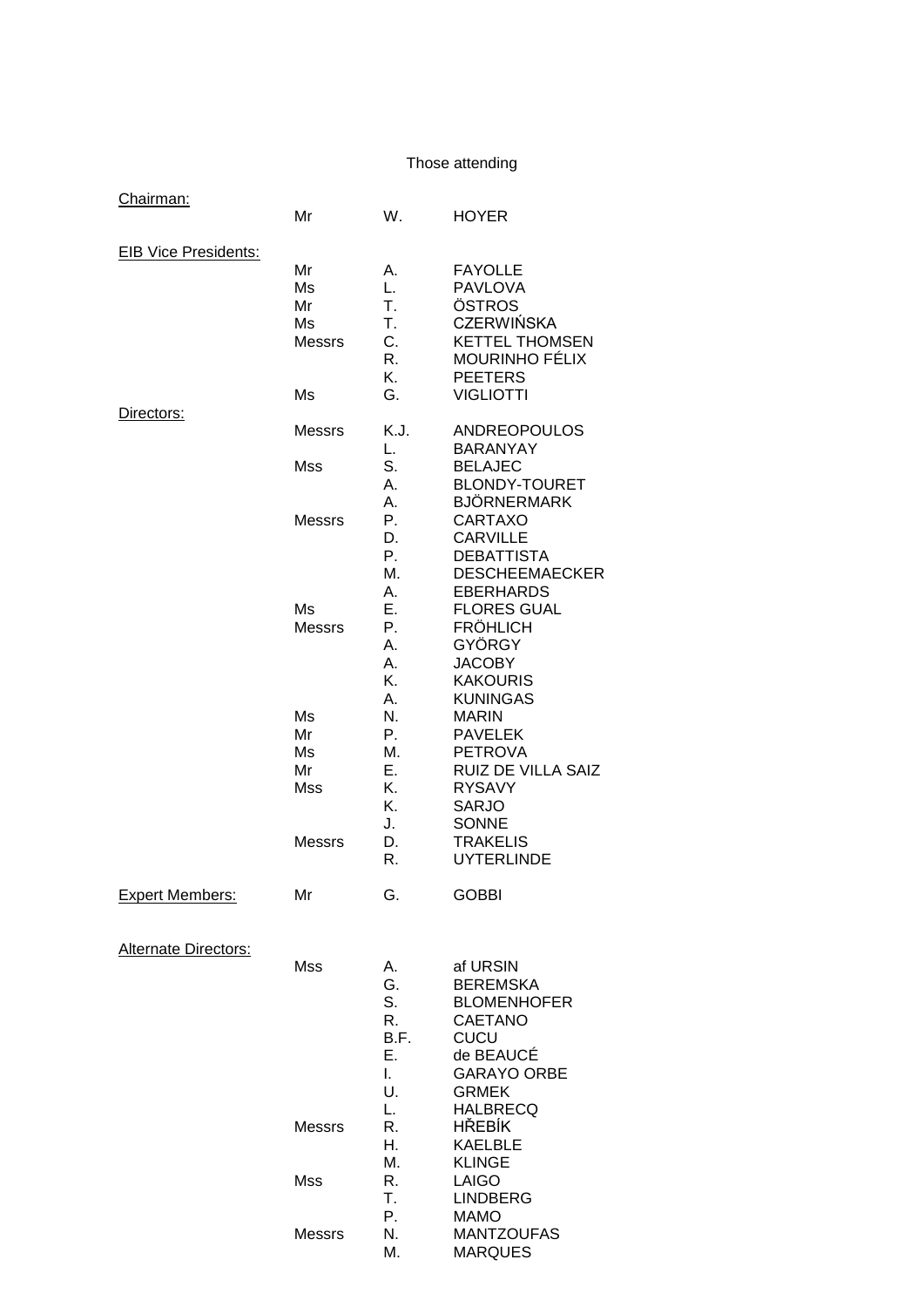|                                     | Ms<br><b>Messrs</b><br>Ms<br><b>Messrs</b><br>Mss | F.<br>D.<br>М.<br>Е.<br>М.<br>C.<br>М.<br>J.<br>S.<br>Α.<br>А. | <b>MERCUSA</b><br>O'LEARY<br><b>PHILIPPOT</b><br>PITTA<br>POLÓNYI<br><b>REININGER</b><br><b>TABACZAR</b><br><b>UZIELIENE</b><br><b>VALTONEN</b><br><b>ZITCERE</b><br>ZORIĆ |
|-------------------------------------|---------------------------------------------------|----------------------------------------------------------------|----------------------------------------------------------------------------------------------------------------------------------------------------------------------------|
| <b>Alternate Expert</b><br>Members: | Mr                                                | А.                                                             | <b>OPORTO</b>                                                                                                                                                              |
| Secretary:                          | Ms                                                | М.                                                             | <b>FALKSTEDT</b>                                                                                                                                                           |
| Absent :                            | Messrs                                            | J.<br>Р.                                                       | <b>LEOPOLD</b><br><b>PATKOWSKI</b>                                                                                                                                         |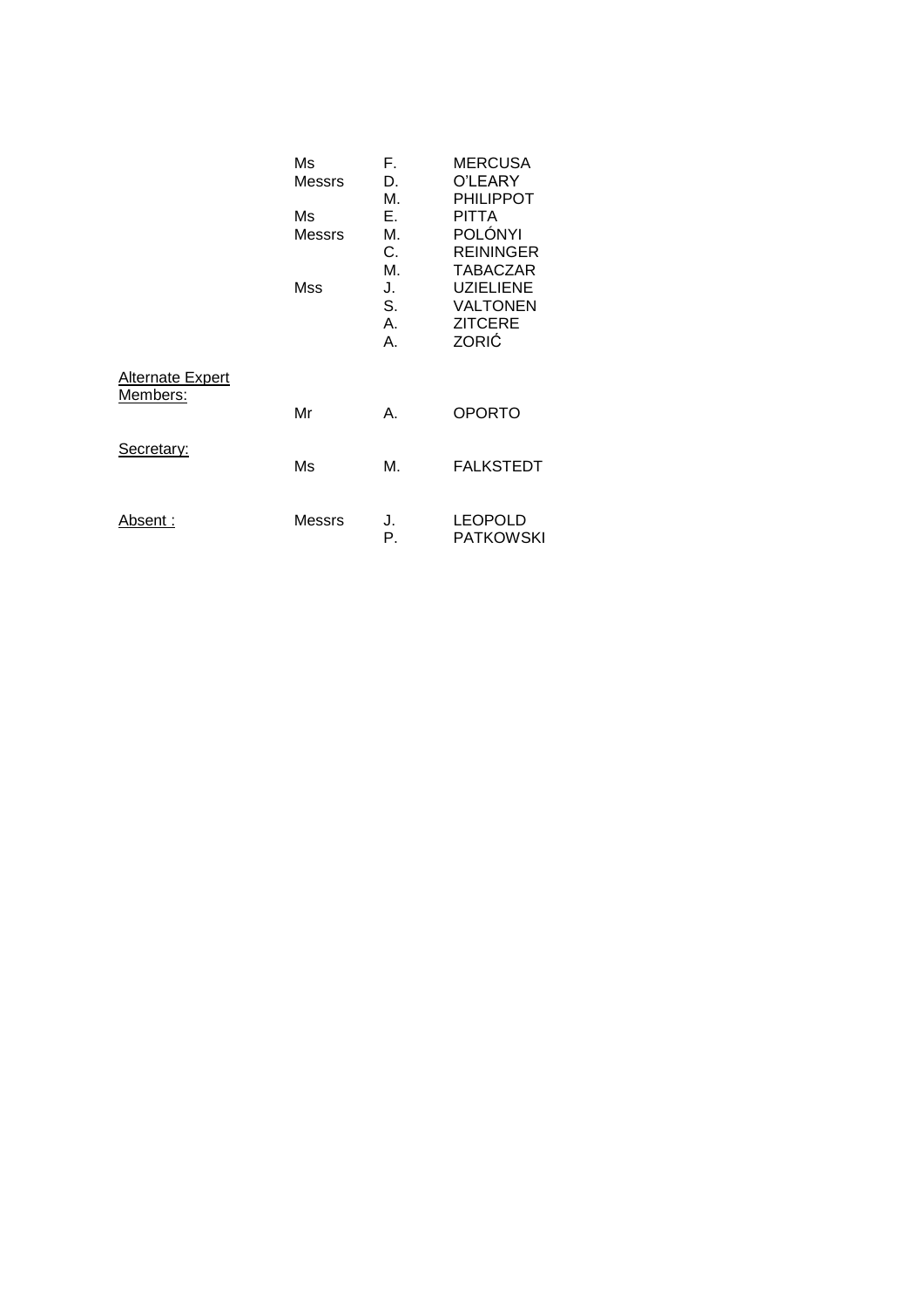The Chairman declared the meeting open at 10:05 a.m.

# 1. Quorum

The Chairman recorded that there was a quorum.

# 2. Agenda and declaration of conflicts of interest

The agenda (Doc. 22/001) was adopted.

No conflicts of interest were declared.

3. Approval of minutes of previous meetings (CA/549/21)

The Board of Directors approved the draft minutes of the meeting held on 15 December 2021 (PV/22/01) via hybrid format with video/phone conferencing and physical presence.

## 4. Statements by the Chairman

The Chairman welcomed the newly appointed member of the Board, Mr Robin Uyterlinde, nominated by the Kingdom of the Netherlands, and announced the resignation of Ms Lisette Steins to whom he warmly thanked for her fruitful contribution throughout the years.

Besides, the Chairman briefed the Board of Directors on the 2021 EIB Group annual results, the EIB investment survey, the hearing at the European Parliament the previous week hosted by the development, the foreign affairs and budget committees, the 'Scale-Up' Europe initiative and the 'Chip initiative' initiated by the European Commission.

## 5. Update on strategic issues

The Chairman updated the Board of Directors on the implementation of the Pan-European Guarantee Fund (EGF), the tentative signature date for the InvestEU Guarantee agreement with the European Commission, the signature of a Memorandum of Understanding (MoU) on climate finance with Turkey as well as on the EIB activities in Ukraine.

Mr Andreopoulos, supported by other Board members, expressed reservations both on the content of the information provided to the Board regarding the MoU with Turkey and on the timing. He indicated that he reserves final judgement on the initiative in question until such time as the Bank's management shall have submitted, in a timely manner allowing Board members for a proper reflection and consultation with the competent authorities, of a detailed proposal 'for decision' on the relations of the EIB with Turkey together with a draft of the MoU. It was agreed that the Board will be invited to opine on the MoU in a subsequent meeting, and be receiving information on the economic and social situation, including on human rights, in Turkey.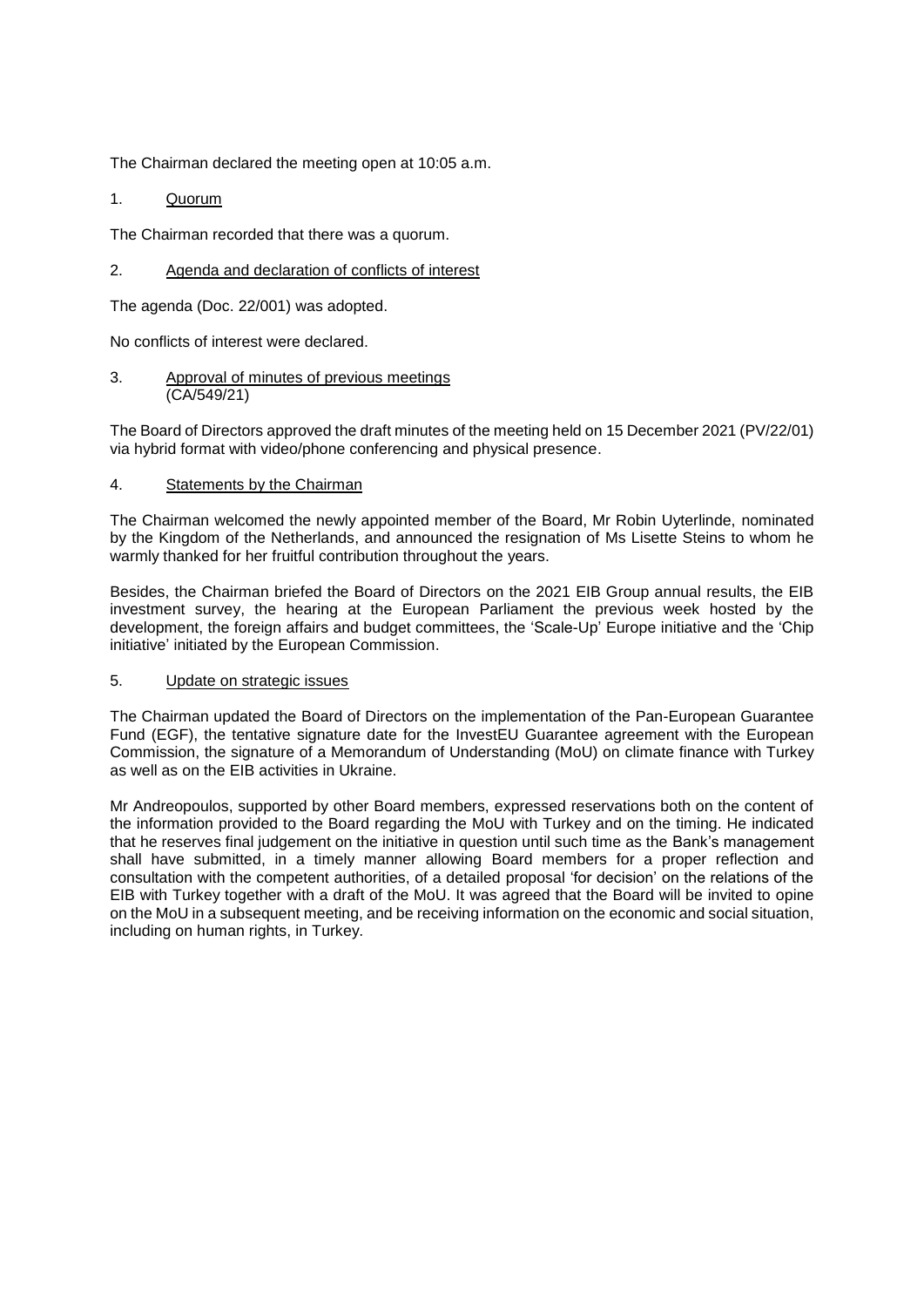# **GENERAL QUESTIONS**

## 6. 2021 EIB Group Annual Results

The Bank's management provided a presentation of the 2021 EIB Group Annual Results concerning the EIB's treasury and funding operations and mentioned that the full report complemented by the annual results concerning the other operations of the Bank will be submitted to the Board in April 2022.

With reference to the funding programme implemented by the Bank, the Bank's management noted that, in 2021, EUR 55.3bn were raised reaching the revised funding target of EUR 55bn while it was highlighted that sustainability funding represented a significant share (21%) of the total funding. In addition, the Bank's management mentioned that in 2021 all three major credit rating agencies affirmed the EIB's rating recognizing the EIB's successful pandemic management as well as its ESG attributes.

Moving on, the Bank's management referred to the Bank's treasury management providing that, in 2021, there was no breach of any Risk Appetite Framework (RAF) threshold while the Bank maintained high liquidity and LCR ratios well above the required thresholds. The Bank's management also provided the 2021 lending overview, the results related to public policy goals, disbursements, advisory and blending.

Following the EIB's annual results, the EIF presented their annual results indicating that the EIF maintained its strong financial ratios, thanks to the finalization of the EIF capital increase, the maintenance of the EIF credit rating and the fact that the EIF's business has been focused on guarantees' business during 2021.

In the ensuing discussion, the Board members expressed their satisfaction with the Bank's annual results and congratulated the Bank's management and staff.

The Chairman recorded that the Board of Directors took note of the 2021 EIB Group Annual results.

## 7. EIF Board Nomination guidelines and Governance guidelines (Doc 22/034)

The Chairman recalled the request formulated by the Board when approving the EIF capital increase in 2020, to improve the EIF Board governance and EIB-EIF relationships, as well as to enhance the Group dynamic. He explained that the tabled proposals, part of the Group Alignment Initiatives, aim at codifying a transparent procedure for the selection and nomination of EIF Board members nominated by the EIB Board from amongst its members, and at establishing a governance framework to support them in their function.

While maintaining and complementing existing procedures, it was highlighted that both guidelines shall further ensure the Group corporate interests in the EIF Board work, and adherence to overarching principles of good governance. Finally, the Chairman referred to the preliminary discussions that took place in the Board working group of governance on 14 December 2021, and especially to diverging views expressed about the introduction of a fit and proper assessment via a self-evaluation under a skills matrix, accompanying the expressions of interest. He clarified that, in order to accommodate the concerns of those who were not comfortable to use the suggested self-assessment, the nomination guidelines were revised and the skills matrix to be used on a voluntary basis.

In the ensuing discussion, some Board members reiterated their uneasiness towards the introduction of any kind of self-assessment related to individual skills sets, considering Boards as collective bodies, the EIB and EIF boards different from those of private banks given the policy nature of the organization, the increased complexity it may create in the nomination process and discrepancy between the EIB and EIF boards, and within the EIF Board. They indicated that such self-assessment on a voluntary basis should not disregard the collective spirit of Boards. Other Board members welcomed the nomination guidelines proposal, referring to the specificities of EIF business and associated skills, as well as the important governance requirements on suitability and professionalization of Boards. The EIB management reminded the Board of Governors' request for the EIB to comply as close as possible to the best banking practices. References to ECB and EBA guidelines implemented at national level and to the suitability assessment performed for members of the EIB Audit Committee and Management Committee were made, as well as to the future work of the REP team on internal governance, justifying the balanced approach submitted to the Board.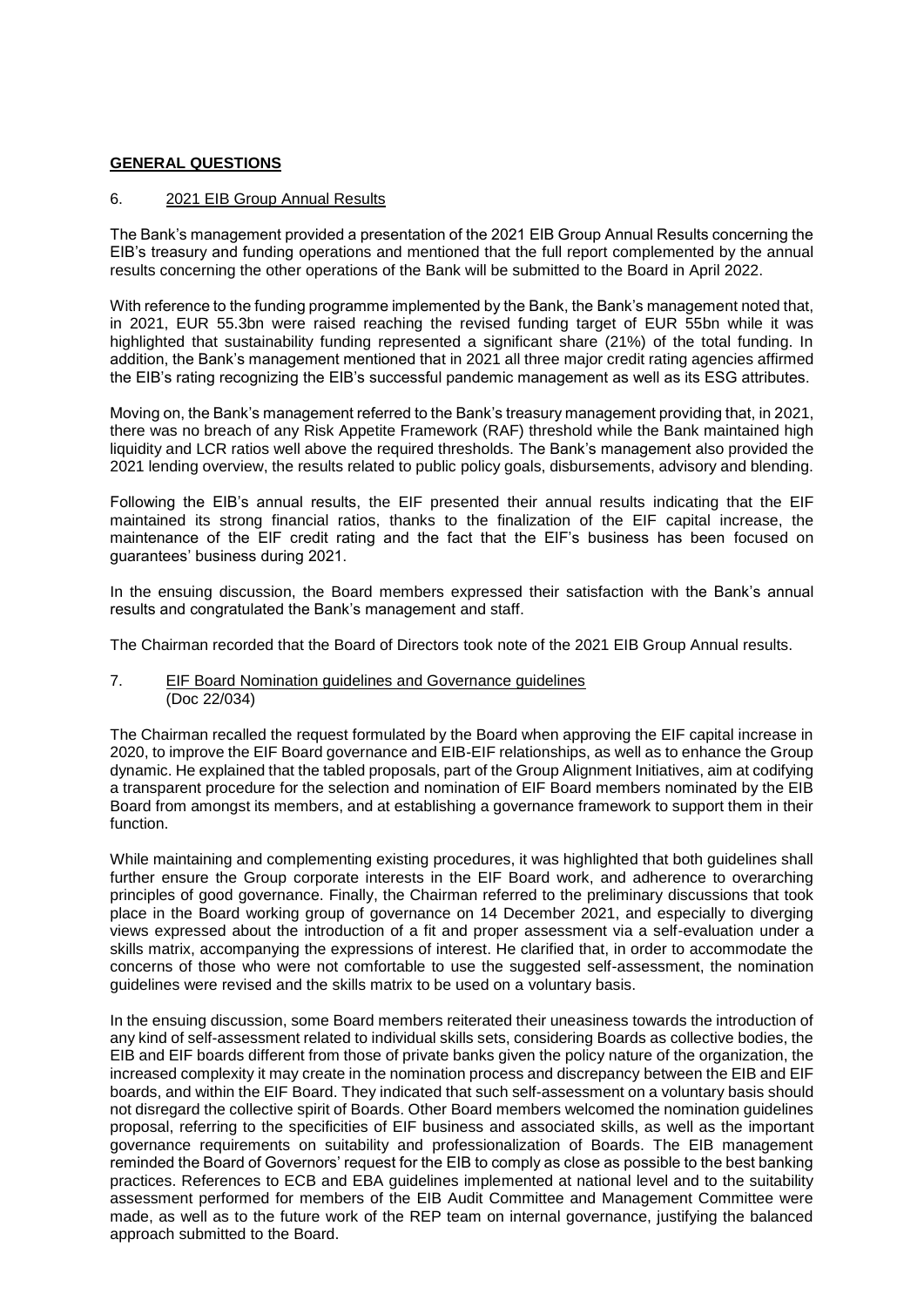Answering to Board members' questions, the Bank's management clarified that the nomination guidelines could be already used for the renewal of the EIF Board, in April 2022, requiring a Board decision on the candidates already in March. It was confirmed that the full list of Board members expressing their interest to become member of the EIF Board would be disclosed to the Board, alongside the Management Committee´s proposal for decision. It was also agreed that the guidelines could be revised within two years, to take into account the first experiences and given the swift developments of governance standards within best banking practices. Finally, it was reconfirmed that the guidelines are in line with the legal framework applicable to the EIF and the EIB Group.

The Chairman recorded that the Board of Directors unanimously approved the EIF Board Nomination guidelines and Governance guidelines with a change of the revision clause from five to two years.

## 8. Mandate Creation - 2021-2027 Multiannual Financial Framework Decentralised Financial **Instruments** (Doc 22/044)

The Chairman opened the discussion on the 2021-2027 Multiannual Financial Framework Decentralised Financial Instruments (DFIs), providing an overview of the main purpose of the DFIs and their effectiveness on EIB's operations, as presented the previous day in the Board working group on lending policies, evaluation and impact (WG LEVI). It was mentioned that the Board's approval is requested for the 2021-2027 DFI Framework mandate and the proposed signature of a funding agreement for the first DFI sub-mandate with the Spanish region of Andalucia.

The Board members welcomed the proposal and encouraged the Bank's management to consider exploring blending for future mandates, further broadening the product offer, as well as to pay continuous attention to cost coverage. The management clarified that only the approval of cost covering mandates would be delegated from the Board to the Management Committee.

In the absence of any further comments made by the Board members, the Chairman recorded that the Board of Directors approved the proposal for the 2021-2027 Multiannual Financial Framework Decentralised Financial Instruments

## 9. EIB Group Environmental and Social Sustainability Framework (Doc 22/029)

The Chairman reminded that an updated version of the EIB Group Environmental and Social Sustainability Framework (ESSF) had been shared with Board members prior to the meeting, addressing technical comments made by Board members that were also built on the discussion held with the civil society on this matter, the day prior to the Board meeting. The modifications aimed at clarifying (i) the EIB action in case of a breach of contractual conditions by the project's promoter, (ii) the human rights considerations in the due diligence process, (iii) the activities excluded from EIB intermediated lending, and (iv) the risk of forced labour in the supply chain.

Thanking the Bank's management for the revised document, some Board members stressed the importance to ensure that EU environmental and social (E&S) standards apply to all EIB projects and that appropriate checks and monitoring are also performed for projects benefitting from EIB support through intermediated finance. Some Board members said that they would have preferred a stronger standard for intermediate finance, especially regarding transparency and the use of a referral list, and seized the opportunity to ask for an updated consolidated exclusion list.

Welcoming Board members comments, the Bank's management confirmed the applicability of EU E&S to all EIB projects and referred to the comprehensive due diligence already performed by the Bank and which should be further enhanced in order to cover each aspect of the taxonomy.

In the ensuing discussion, the Bank's management explained that it was currently working on a document to present in a consolidated manner the list of activities excluded from the EIB lending, to be shared with Board members in due course. It was also reiterated that a Human Rights Position Statement would be presented to Board members by mid-year with a view to clarify the Bank's approach toward human rights in its due diligence processes.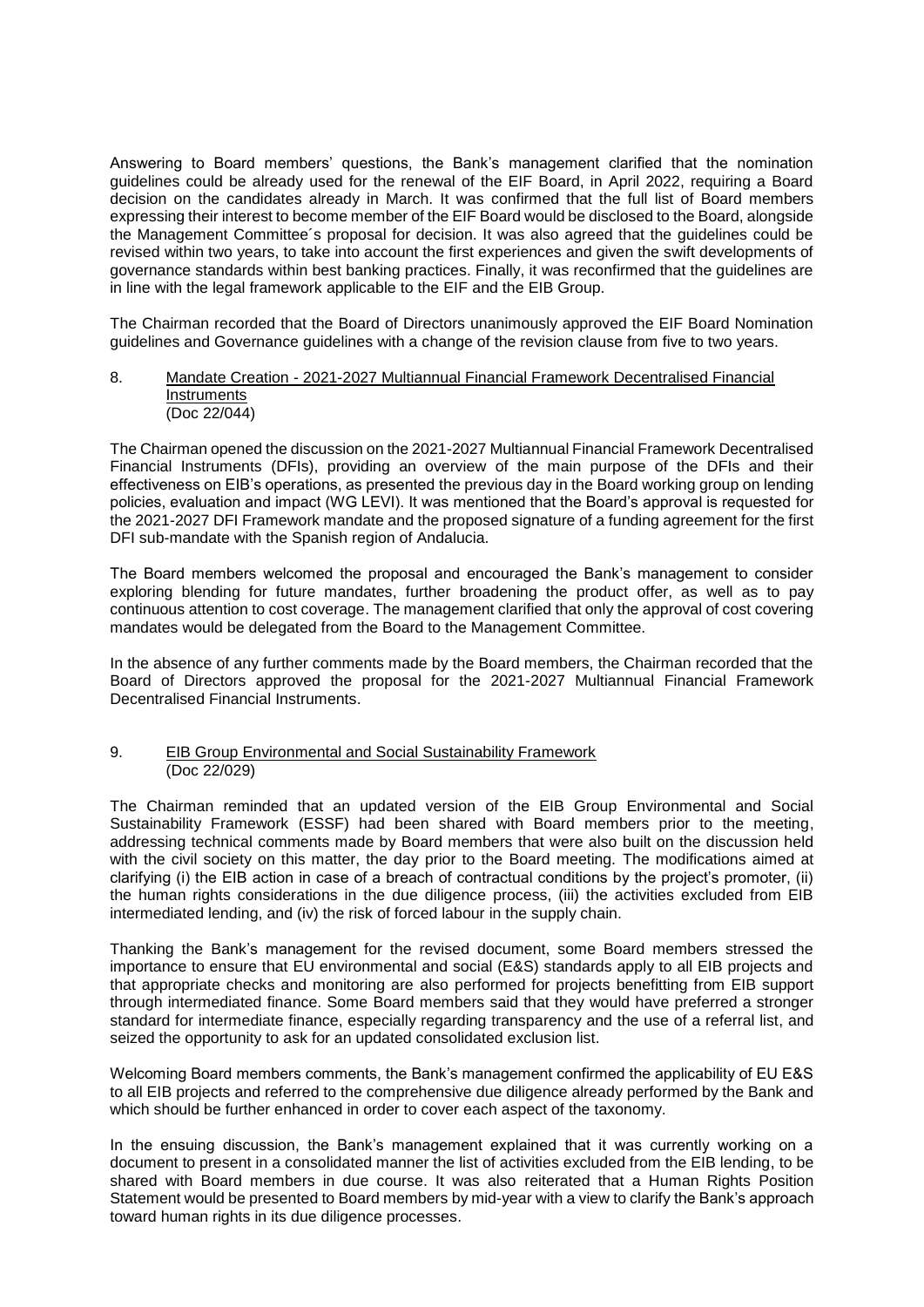Some Board members then underlined the need to allocate sufficient resources in order to successfully implement the Framework.

Finally, it was also suggested to slightly review the drafting of a paragraph in Standard 8 in order to foresee a swift action from the promoter in addressing labour risks.

In the absence of any further comments, the Chairman recorded that the Board of Directors approved the updated EIB Group Environmental and Social Sustainability Framework (ESSF). The final version integrating the drafting suggestions relating to Standard 8 would subsequently be shared with Board members for information.

### 10. Rapid assessment of the EIB Group's operational response to the COVID-19 crisis (Doc 22/023)

The Chairman introduced the item and referred to the discussion held at the Board working group on lending policies, evaluation and impact (WG LEVI) the previous day. The Inspector General outlined the main elements of the report, focussing on the assessment of the Bank's and the EIF's emergency responses (including enabling measures) during the pandemic crisis, the experience made under the Pan European Guarantee Fund (EGF)), and the lessons learned and recommendations to inform the EIB Group's ongoing and future crisis responses.

In the ensuing discussion, some Board members recognized the evaluation of the EIB's response to the COVID-19 crisis as being a useful tool to improve the Bank's response to future crisis and that it indicates that the Bank could confidently consider being more flexible in its procedures under certain circumstances. It was indeed noted by some Board members that the successful handling of the crisis offers the opportunity for the Bank to consider streamlining its processes as was the case during the crisis. The Board insisted on the benefits of reduced time for signatures and disbursements in times of crisis. With regards to products' development, some Board members mentioned that the product mix offered by the EIB Group during the crisis could also be useful during the recovery (post COVID-19) phase, while others also highlighted that impact, rather than volume, shall drive product design. With regards to the methodology, for the in-depth evaluation of the EGF, Ms Rysavy recommended to conduct interviews with all relevant stakeholders like members of the Board or the European Commission, and even from the Economic and Financial Committee, in order to get a better understanding of the process of and bottlenecks in setting-up a crisis mechanism like the EGF. Further, it was proposed to concentrate on disbursement in the evaluation.

With regards to the recommendation for the establishment of a dedicated crisis mechanism, some Board members highlighted that it would be important to have a predefined governance process for its establishment to avoid any delays. Other Board members expressed the view that there is no need to establish a broadly based crisis mechanism but rather to have an emergency buffer in place. Some Board members expressed general openness to discuss the establishment of internal crisis coordination mechanism that would respond to natural catastrophes and conflict, and asked that the planned in depth evaluation of the Pan-European Fund (EGF) identifies any issues and assesses its impact. Finally, the Board referred to the complementarity with other mechanisms or initiatives, the importance to rely on clear State Aid rules and debated on the lengths of crisis mechanisms.

With regards to the EGF, the Inspector General noted that it was set up faster than other mandates even though there were some delays due to certain State Aid issues that occurred as well as in agreeing on working methods within the EGF Contributors committee and confirmed that a comprehensive evaluation of the EGF will indeed be performed as per the evaluation work program. He also clarified that the first recommendation is not prescriptive, in that sense that it does not recommend setting up a fully-fledged crisis mechanism, but invites the Group to decide on the most appropriate mechanism (ranging from light governance arrangements to a fully framed mechanism).

The Chairman recorded that the Board of Directors took note of the rapid assessment of the EIB Group's operational response to the COVID-19 crisis.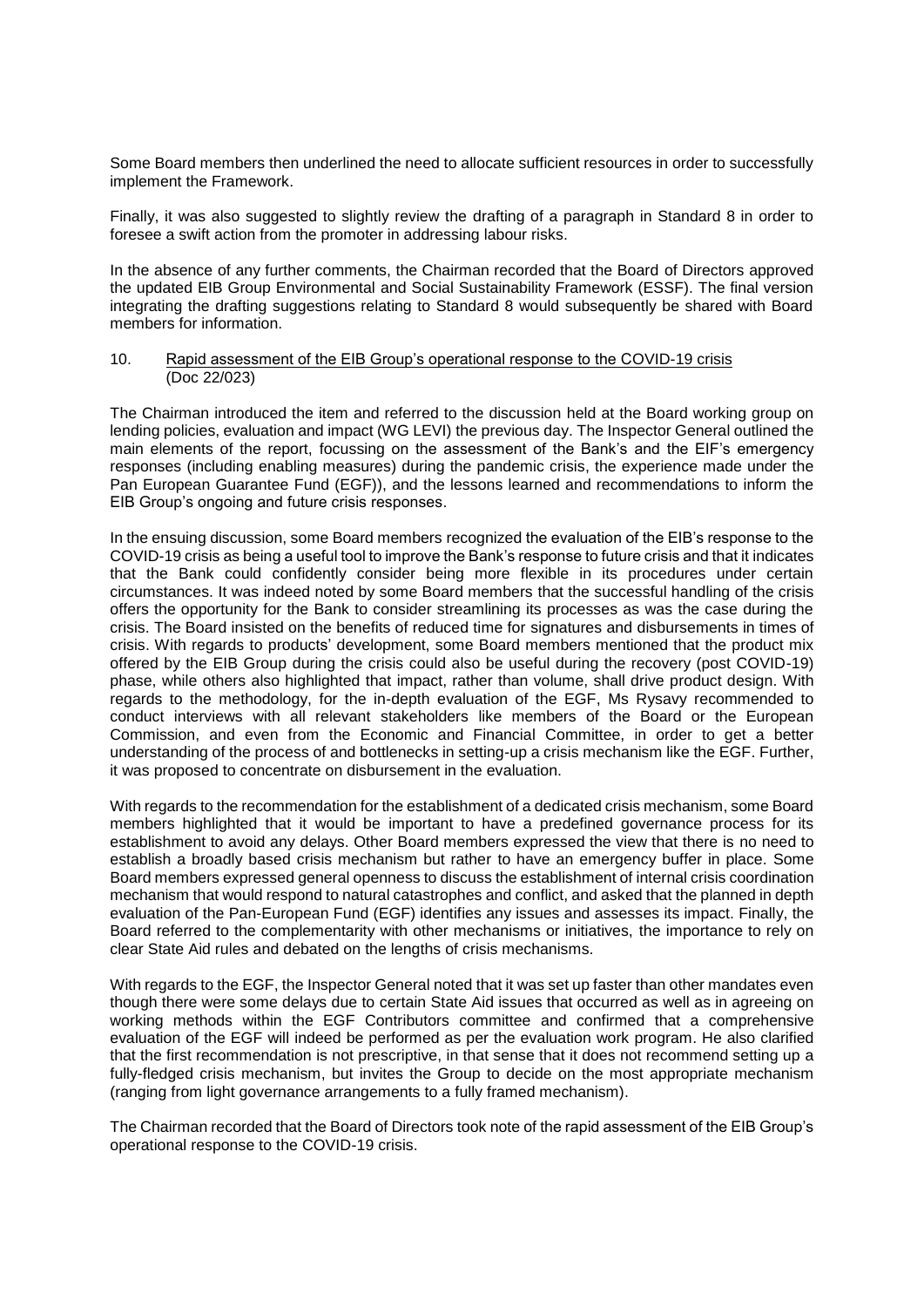# **OPERATIONS**

The Board of Directors considered and discussed in session the following proposals on the agenda:

## **Operations within the European Union**

## *Central and South Eastern Europe Department*

## INVESTMENT LOAN

| 11. | (Doc 22/036)              |            | GREEK UNIVERSITIES PPP - PROGRAMME LOAN (EL)       |              |
|-----|---------------------------|------------|----------------------------------------------------|--------------|
|     | <b>Borrowers</b>          |            | <b>Special Purpose Vehicles</b>                    |              |
|     | Max. amount               | diam.      | EUR 190m                                           |              |
|     |                           |            | Opinion of the Government of the Hellenic Republic | No objection |
|     | Opinion of the Commission | Favourable |                                                    |              |

The Chairman recorded that the Board of Directors approved the financing proposal.

## *Iberia Department*

## INVESTMENT LOAN

12. HELIOS GREEN LOAN Project (ES) (Doc 22/038) Borrower : Special Purpose Vehicles Max. amount : EUR 236m Opinion of the Government of the Kingdom of Spain No objection Opinion of the Commission **Favourable** 

The Chairman recorded that the Board of Directors approved the financing proposal.

## **Operations outside the European Union**

# *Global Partners Department*

## INVESTMENT LOAN

## 14. CARIBBEAN WATER SANITATION AND CLEAN OCEAN PROGRAMME LOAN (Regional-Caribbean) (Doc 22/040)

| <b>Borrower</b>           | State Governments and Sovereign Guaranteed Public Utilities in<br>the Caribbean (A tranche could also be intermediated via the |  |  |  |
|---------------------------|--------------------------------------------------------------------------------------------------------------------------------|--|--|--|
|                           | Caribbean Development Bank (CDB) to reach smaller<br>investments in the region).                                               |  |  |  |
| Max. amount               | $\pm$ EUR 150m                                                                                                                 |  |  |  |
| Opinion of the Commission | Favourable                                                                                                                     |  |  |  |

The Chairman recorded that the Board of Directors approved the financing proposal.

<sup>13.</sup> […]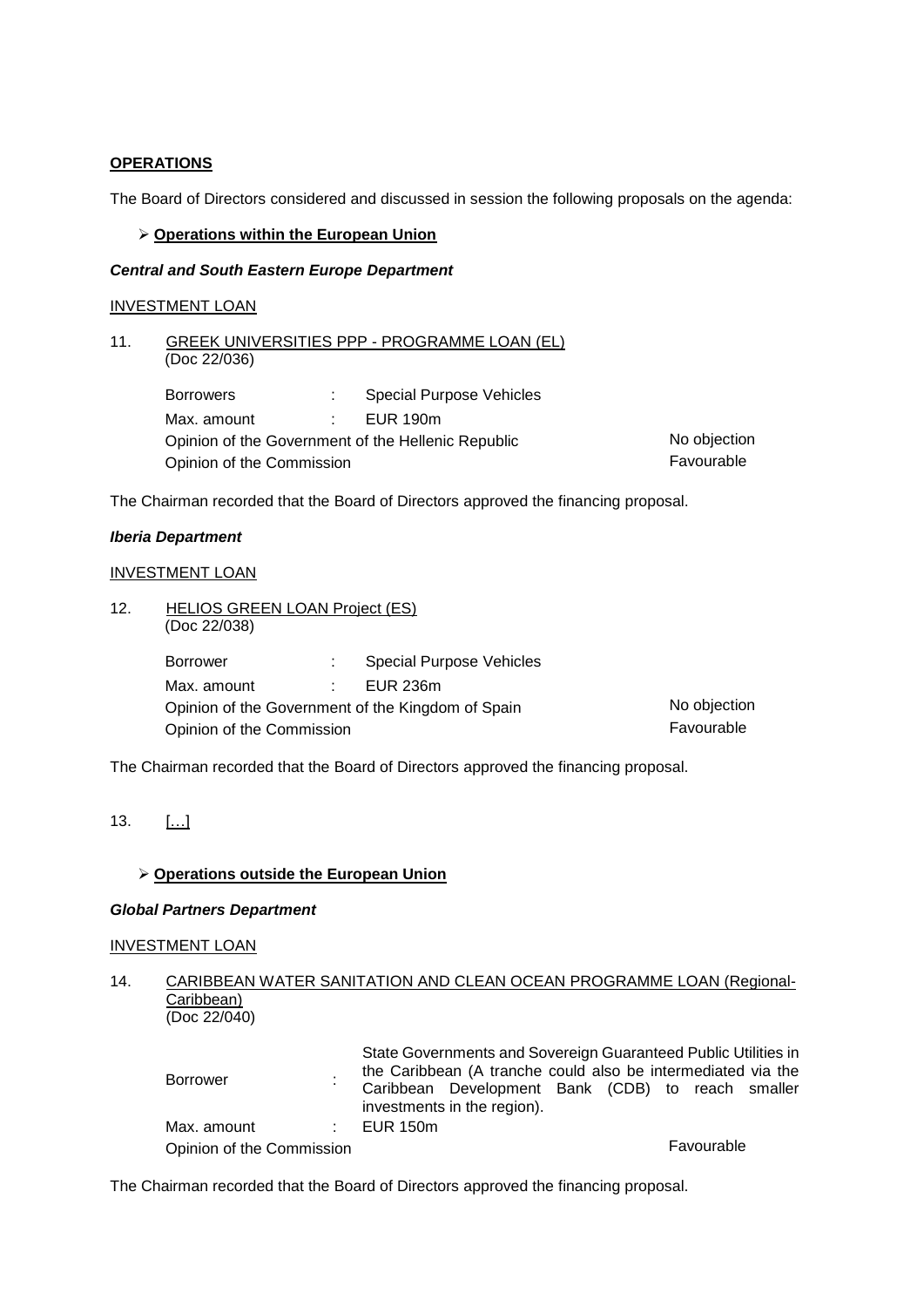# **Other Operational Questions**

# *Central and South Eastern Europe Department*

15. CSEE PUBLIC SECTOR COVID-19 RESPONSE PROGRAMME LOAN (RO) (Doc 22/037)

Allocation to sub-project: ROMANIA PUBLIC SECTOR COVID-19 RESPONSE II

The Chairman recorded that the Board of Directors approved the proposal.

# **MISCELLANEOUS**

16. Date of the next meeting:

The Chairman announced that the next meeting would be held on Thursday, 10 March 2022.

The Chairman declared the meeting closed at 3:43 p.m.

Annex 1: Proposals submitted by written procedure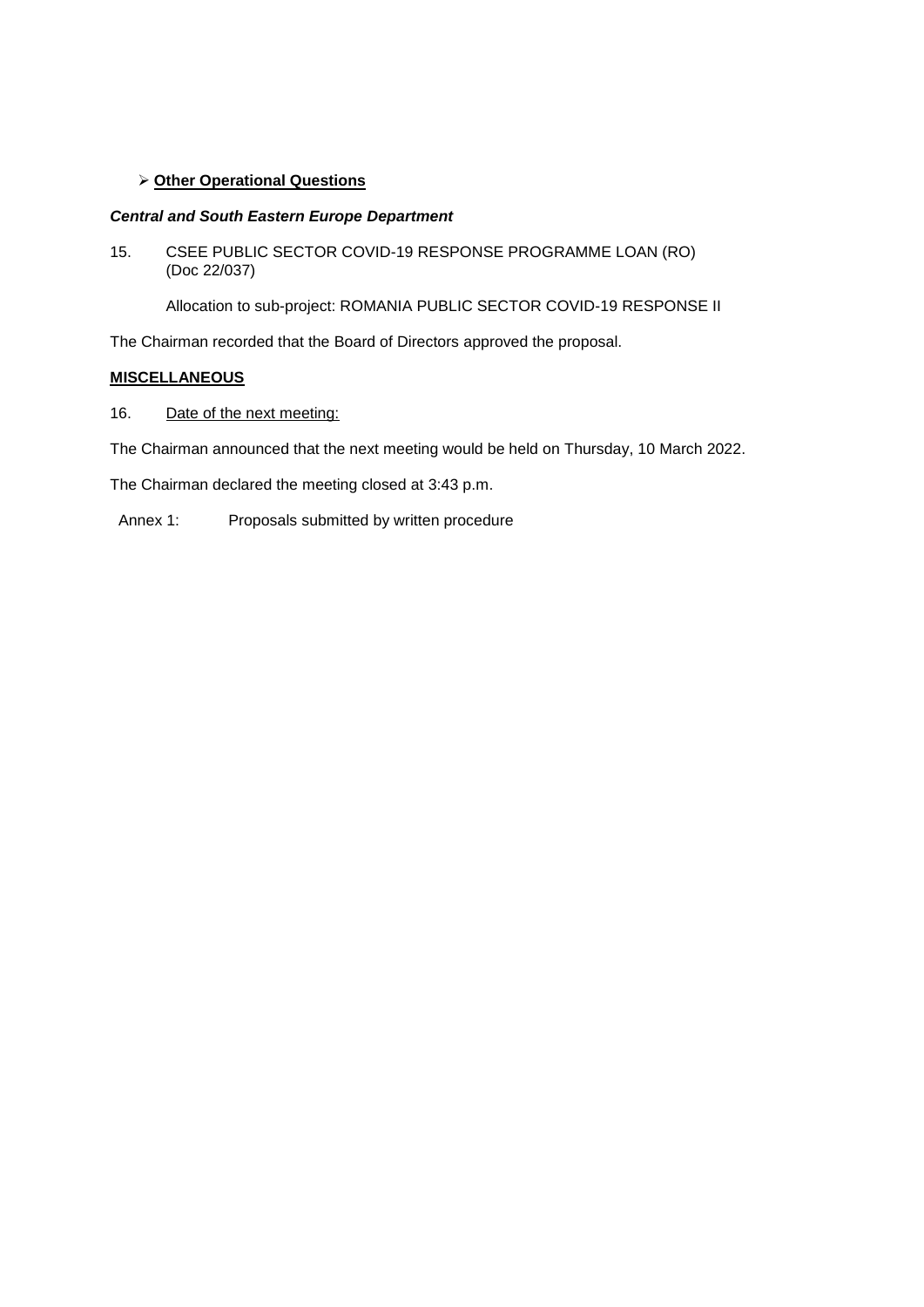### **PROPOSALS SUBMITTED BY WRITTEN PROCEDURE**

The Chairman recorded the approval by the Board of Directors, during the period since the previous meeting on 15 December 2021, of the following operations submitted by written procedure:

### **Operations within the European Union**

### *Approval on 20/12/2021*

## *Baltic Sea and Northern Europe Department*

### INVESTMENT LOAN

#### FINANCING OF EKO OSIEDLE IN WARSAW Project (PL) i. (Doc 22/006)

| Borrower                  | Bank Gospodarstwa Krajowego ("BGK")                 |              |
|---------------------------|-----------------------------------------------------|--------------|
| Max. amount               | PLN 270m (approximately EUR 59m)                    |              |
|                           | Opinion of the Government of the Republic of Poland | No objection |
| Opinion of the Commission |                                                     | Favourable   |

### *Iberia Department*

## MULTI-BENEFICIARY INTERMEDIATED LOAN

#### ii. BBVA LOAN FOR SMES AND GREEN INITIATIVES (ES) (Doc 22/003)

| <b>Borrower</b>           | Grupo Banco Bilbao Vizcaya Argentaria S.A.        |              |
|---------------------------|---------------------------------------------------|--------------|
| Max. amount               | EUR 500m                                          |              |
|                           | Opinion of the Government of the Kingdom of Spain | No objection |
| Opinion of the Commission |                                                   | Favourable   |

## *Western Europe Department*

#### INVESTMENT LOAN

#### iii. MATERIEL ROULANT REGION HAUTS DE FRANCE Project (FR) (Doc 21/720)

Borrower : Hauts-de-France Region Max. amount : EUR 282m Opinion of the Government of the French Republic No objection Opinion of the Commission **Favourable**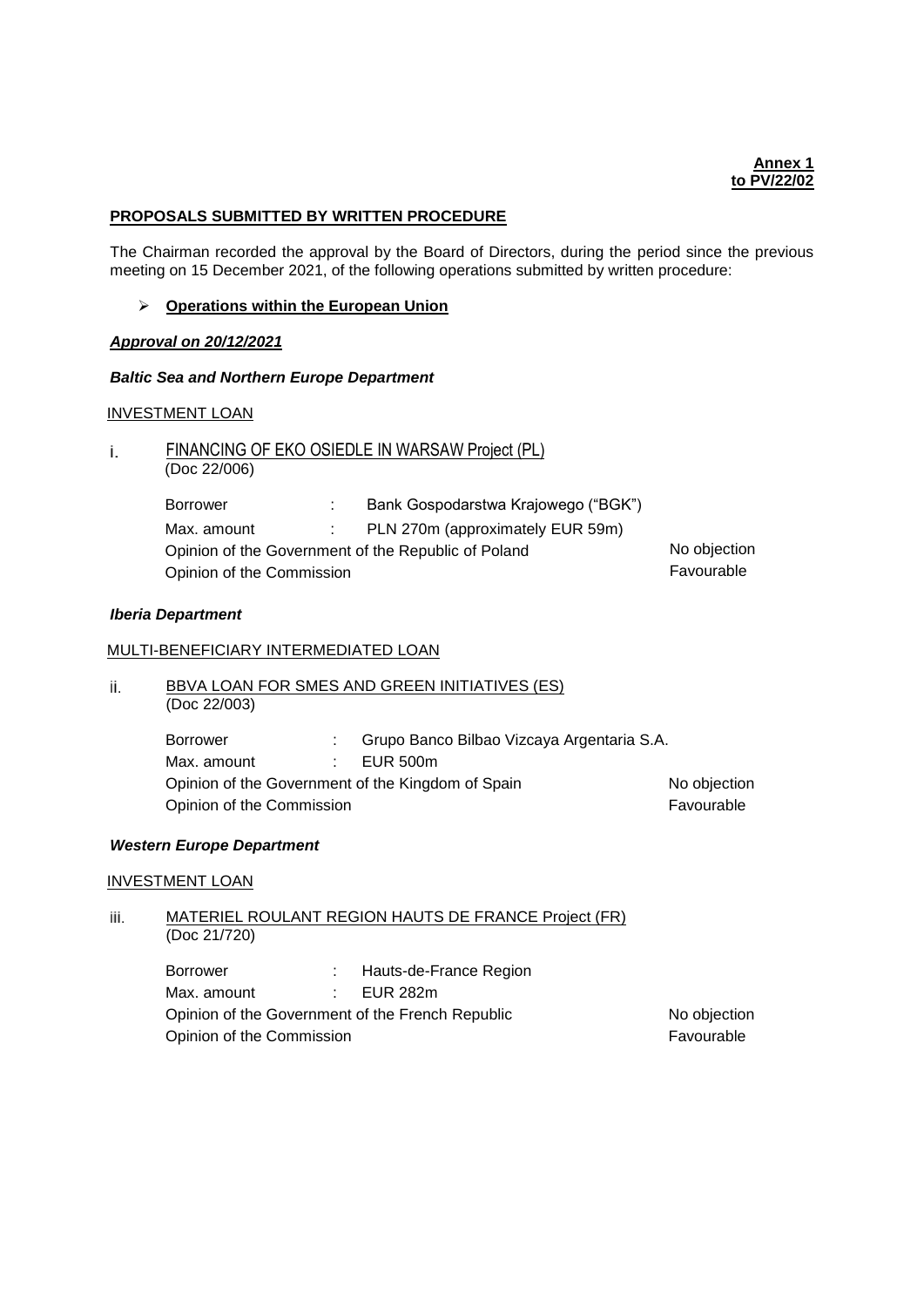# *Approval on 06/01/2022*

# *Adriatic Sea Department*

# INVESTMENT LOAN

| iv. | VIVERACQUA HYDROBOND 4 Project (IT)<br>(Doc 22/016) |                             |                                                              |              |
|-----|-----------------------------------------------------|-----------------------------|--------------------------------------------------------------|--------------|
|     | <b>Borrower</b>                                     | t in                        | Special Purpose Vehicle                                      |              |
|     | Max. amount<br><b>Contract Contract Contract</b>    |                             | EUR 75m                                                      |              |
|     | Opinion of the Government of the Italian Republic   |                             |                                                              | No objection |
|     | Opinion of the Commission                           |                             |                                                              | Favourable   |
|     | <b>Baltic Sea and Northern Europe Department</b>    |                             |                                                              |              |
|     | <b>INVESTMENT LOAN</b>                              |                             |                                                              |              |
| ν.  | (Doc 22/014)                                        |                             | MODAL SHIFT SUPPORT CHEMNITZ - TRAMTRAINS Project (DE)       |              |
|     | <b>Borrower</b>                                     | tion is                     | Verkehrsverbund Mittelsachsen GmbH                           |              |
|     | Max. amount                                         | $\mathcal{L} = \mathcal{L}$ | EUR 89m                                                      |              |
|     |                                                     |                             | Opinion of the Government of the Federal Republic of Germany | No objection |
|     | Opinion of the Commission                           |                             |                                                              | Favourable   |
| Vi. | (Doc 22/019)                                        |                             | S3 EXPRESSWAY SWINOUJSCIE - SZCZECIN Project (PL)            |              |

| Borrower                                            |  | Bank Gospodarstwa Krajowego ("BGK) |              |
|-----------------------------------------------------|--|------------------------------------|--------------|
| Max. amount                                         |  | EUR 250m                           |              |
| Opinion of the Government of the Republic of Poland |  |                                    | No objection |
| Opinion of the Commission                           |  |                                    | Favourable   |

# MULTI-BENEFICIARY INTERMEDIATED LOAN

#### vii. HELABA MULTI-OBJECTIVE MBIL (DE) (Doc 22/015)

| <b>Borrower</b>           | Landesbank HessenThüringen Girozentrale ("Helaba" or "the    |              |
|---------------------------|--------------------------------------------------------------|--------------|
|                           | Financial Intermediary")                                     |              |
| Max. amount               | EUR 200m                                                     |              |
|                           | Opinion of the Government of the Federal Republic of Germany | No objection |
| Opinion of the Commission |                                                              | Favourable   |

# *Western Europe Department*

# INVESTMENT LOAN

#### viii. EUROPEAN COMMISSION TRAINING AND CONFERENCE CENTRE Project (BE) (Doc 22/013)

| <b>Borrower</b>                                     |  | The European Union |              |
|-----------------------------------------------------|--|--------------------|--------------|
| Max. amount                                         |  | EUR 120m           |              |
| Opinion of the Government of the Kingdom of Belgium |  |                    | No objection |
| Opinion of the Commission                           |  |                    | Favourable   |

No objection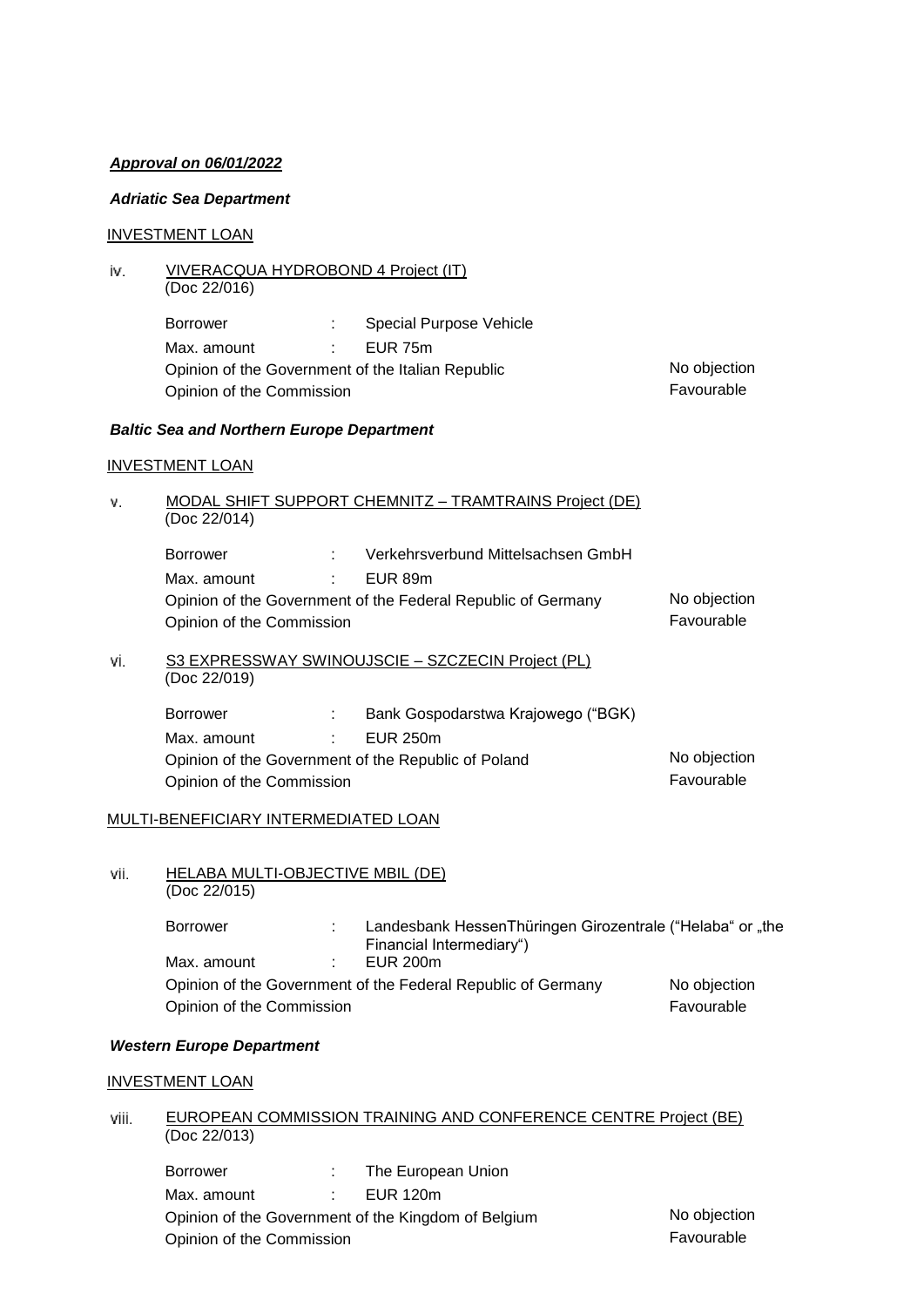# FRAMEWORK LOAN

#### ix. TOURS TRANSPORTS URBAINS Framework Loan (FR) (Doc 22/018)

| Borrower                  | Syndicat des Mobilités de Touraine (SMT)         |              |
|---------------------------|--------------------------------------------------|--------------|
| Max. amount               | EUR 250m                                         |              |
|                           | Opinion of the Government of the French Republic | No objection |
| Opinion of the Commission |                                                  | Favourable   |

# MULTI-BENEFICIARY INTERMEDIATED LOAN

#### CASA INSTALLATION & FEMINISATION PLS MBIL (FR) х. (Doc 22/017)

| Borrower                  | Credit Agricole SA ("CASA")                      |              |
|---------------------------|--------------------------------------------------|--------------|
| Max. amount               | $E$ UR 400m                                      |              |
|                           | Opinion of the Government of the French Republic | No objection |
| Opinion of the Commission |                                                  | Favourable   |

### *Approval on 27/01/2022*

## *Adriatic Sea Department*

# INVESTMENT LOAN

#### EPIC MALTA MOBILE AND FIXED NETWORK EVOLUTION Project (MT) xi. (Doc 22/031)

| Borrower                                           |                 | <b>EPIC Communications Lt</b> |              |
|----------------------------------------------------|-----------------|-------------------------------|--------------|
| Max. amount                                        | <b>Contract</b> | EUR 20m                       |              |
| Opinion of the Government of the Republic of Malta |                 |                               | No objection |
| Opinion of the Commission                          |                 |                               | Favourable   |

## *Western Europe Department*

## INVESTMENT LOAN

#### IRISH SCHOOL PROGRAMME IV (IE) xii. (Doc 22/030)

Borrower Mational Treasury Management Agency/Department of Education and Skills<br>EUR 200m Max. amount : Opinion of the Government of Ireland No objection Opinion of the Commission **Favourable**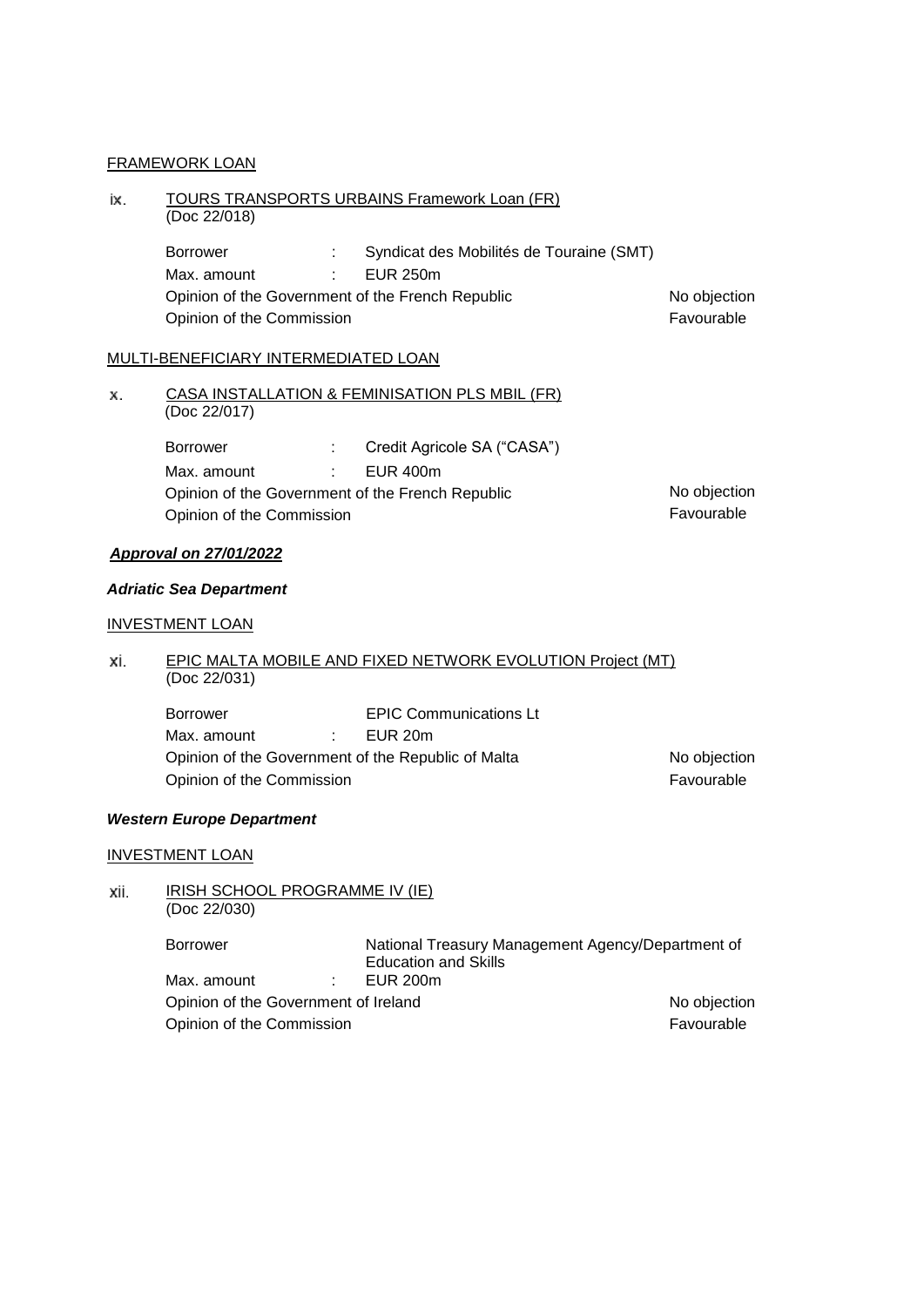# **Change of Loan Conditions**

## *Approval on 20/12/2021*

## *Central and South Eastern Europe Department*

THESSALONIKI MUNICIPAL INFRASTRUCTURE Framework Loan (EL) xiii. (Doc 22/008)

Change to operation after Board approval

## *Iberia Department*

MID-CAP PROGRAMME LOAN SPAIN AND PORTUGAL 2 (ES, PT) xiv. (Doc 22/009)

Change to operation after Board approval

## *Approval on 27/01/2022*

## *Adriatic Sea Department*

EC-EIB SME INITIATIVE MALTA (MT) XV. (Doc 22/033)

Change to operation after Board approval

# **Allocation(s) to sub-project(s):**

## *Approval on 20/12/2021*

## *Western Europe Department*

TOULOUSE TRANSPORTS URBAINS Framework Loan (FR) xvi.

> Allocation to sub-project: TELEO TOULOUSE TRANSPORT URBAINS (Doc 22/010)

## *Approval on 27/01/2022*

## *Central and South Eastern Europe Department*

ROMANIA EU-COFINANCING FOR ENVIRONMENT Framework Loan (RO) xvii.

Allocation to sub-project: CLUJ COUNTY WATER AND WASTEWATER (Doc 22/032)

**Miscellaneous**

## *Approval on 06/01/2022*

- REQUEST FOR THE APPROVAL OF THE CONTINUATION OF THE PROJECT xviii. ADVISORY SUPPORT PROGRAMME (Doc 22/020)
- xix. RESIGNATION AND DESIGNATION OF AN ALTERNATE MEMBER OF THE EIF BOARD OF DIRECTORS (Doc 22/024)
- EQUITY FUNDS REQUEST FOR APPROVAL OF FUNDS LIFE EXTENSION BY THE XX. MANAGEMENT COMMITTEE AND THE BOARD (Doc 22/025)